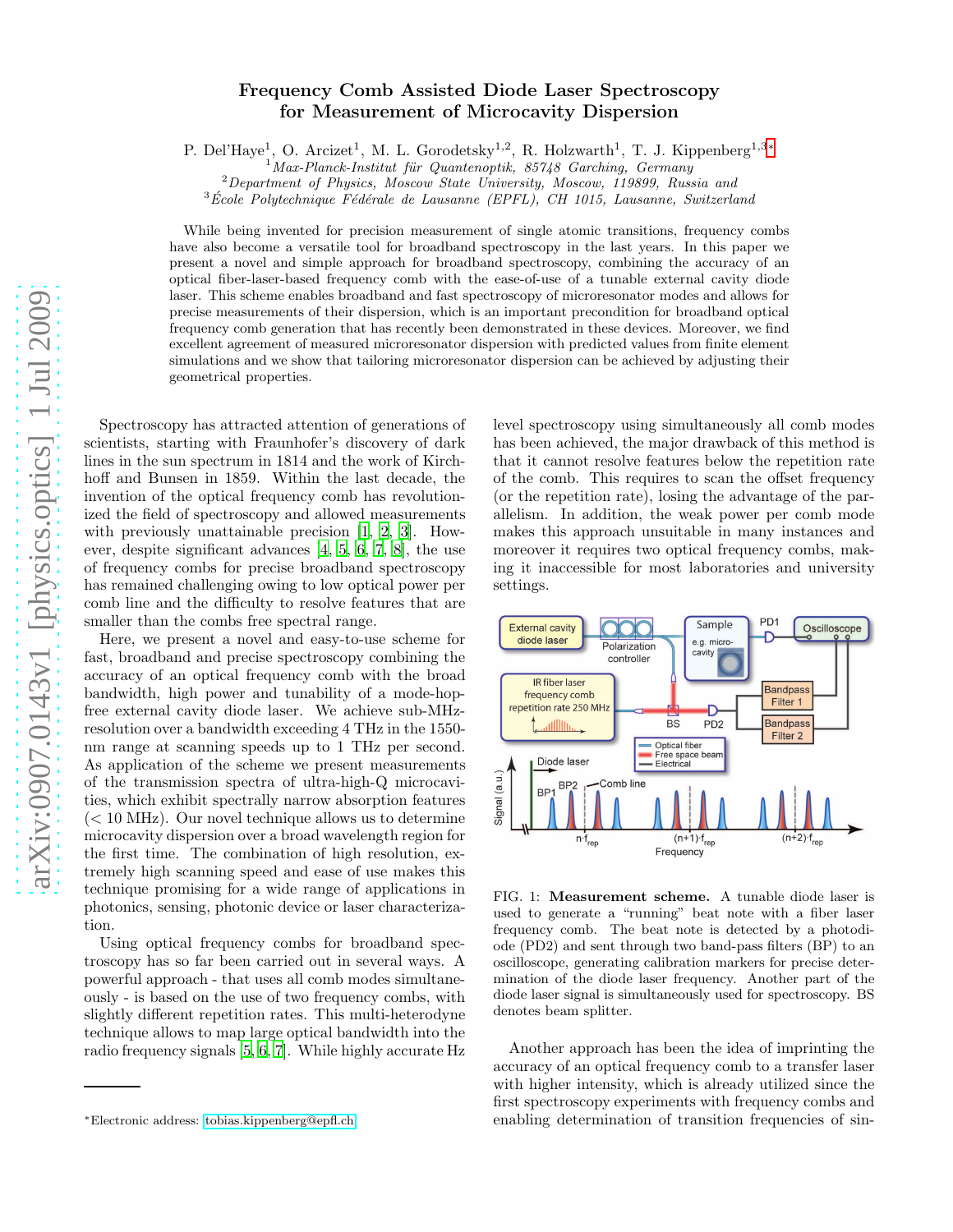gle atomic and molecular resonances with unprecedented accuracy [\[1](#page-5-0), [9\]](#page-5-8). While in this scheme, the transfer laser has to remain phase locked to a frequency comb or high finesse cavity, the latter makes it challenging to perform measurements over a large bandwidth within short timescales [\[10](#page-5-9), [11\]](#page-5-10). In contrast to this earlier work, the presented scheme employs a free-running diode laser that is calibrated "on the fly" at fixed frequency intervals by a frequency comb. Moreover, the fast data acquisition allows for precise measurement of temporally unstable spectral features, eg. the mode spectra of microcavities that are drifting with temperature.



FIG. 2: Frequency comb calibrated transmission spectrum. The figure shows the transmission spectrum of a 400-  $\mu$ m-diameter silica microresonator with a free spectral range of 83 GHz and a typical linewidth of ca. 15 MHz. The data (green) and calibration peaks (blue, red) are recorded simultaneously for different frequency spans of 2.5 THz (a), 20 GHz (b) and 500 MHz (c). The presented configuration with two rf-filters at 30 MHz and 75 MHz leads to the generation of four calibration markers in each interval of one mode spacing (250 MHz) of the fiber laser comb.

## I. RESULTS

The experimental setup for the broadband precision spectroscopy is depicted in Fig 1. An external cavity diode laser with a tuning range of ca. 80 nm around 1550 nm (New Focus Velocity, short-term linewidth < 300 kHz) is used to generate a radio frequency (rf) beat note with an erbium-fiber-laser-based frequency comb (Menlo

Systems GmbH), whose repetition rate  $f_{\text{rep}} = 250 \text{ MHz}$ and carrier envelope offset frequency  $f_{ceo}$  are fully stabilized to a GPS disciplined hydrogen maser. Consequently, the modes of the frequency comb are fixed at  $f_c = f_{ceo} + n \cdot f_{rep}$   $(n \in \mathbb{N})$ . The frequency comb modes are used to generate beat notes with the tunable diode laser, which are detected by a fast photodiode (PD2, 200 MHz bandwidth). When scanning the diode laser, "running" beat notes are generated, while particularly the beat notes with the two nearest comb lines at frequencies  $f_{\text{beat}}$  and  $f_{\text{rep}} - f_{\text{beat}}$  are of interest. By sending the beat note signal to a narrowband band-pass filter (full width half maximum  $\Gamma \approx 1$  MHz) and recording the output with an oscilloscope, it is possible to obtain calibration markers every time a beat note falls within the bandpass filter frequency centered around  $f_{\rm BP}$ , with  $0 < f_{\rm BP} < f_{\rm rep}/2$ . More precisely, a frequency reference marker is recorded when the diode laser frequency equals to  $f_{\text{D}} = f_{\text{ceo}} + n \cdot f_{\text{rep}} \pm f_{\text{BP}}$ . Using the "peak-detect" sampling mode of the employed oscilloscope enables recording of the calibration marker without actually resolving the beat note frequency. Additionally, to increase the number of reference markers, the electrical beat note signal is split up and sent to two different bandpass filters at frequencies of 30 MHz and 75 MHz (passband width  $\Gamma \approx 1$  MHz). This leads to the generation of four calibration peaks within each interval of one repetition rate  $(f_{\text{rep}} = 250 \text{ MHz})$ , located at  $\pm 30 \text{ MHz}$  and  $\pm 75 \text{ MHz}$ with respect to each comb line (cf. Fig 2). Note that the exact center frequency of the bandpass filters can be directly inferred from the measurement and does not have to be known a priori. The calibration peaks created by the two rf-filters are recorded using two ports of a fourchannel oscilloscope supporting 10 million data points per channel, leading to a fundamental resolution of 370 kHz per datapoint for a 30 nm scan range. At the same time, the remaining channels of the oscilloscope can be used to record a spectrum of interest using a photodiode and the scanning diode laser. One measurement gives rise to more than 64,000 calibration peaks with a sufficient signal-to-noise ratio to be detected with an automated data analysis routine. The instantaneous frequency of the diode laser can be interpolated using these calibration markers. Experiments have shown that a splineinterpolation (polynomial) of the diode laser frequency scan leads to slightly better results than a simple linear model, leading to a resolution of  $\approx 1$  MHz. This resolution is determined by the scanning behavior of the diode laser and has been determined by measuring the well defined frequency of a second diode laser that has been phase locked to the frequency comb. On the other hand, the maximum useful diode laser scanning speed  $v_{\text{max}}$  is determined by the transmission behavior of the employed rf-filters. It can be estimated by the constraint that the time needed by the beat note to cross the bandpass filter has to be smaller than the filter's response time  $(\Gamma/v_{\text{max}} = 1/\Gamma)$ . Using a band-pass filter with a bandwidth of  $\Gamma \approx 1$  MHz yields a maximum scanning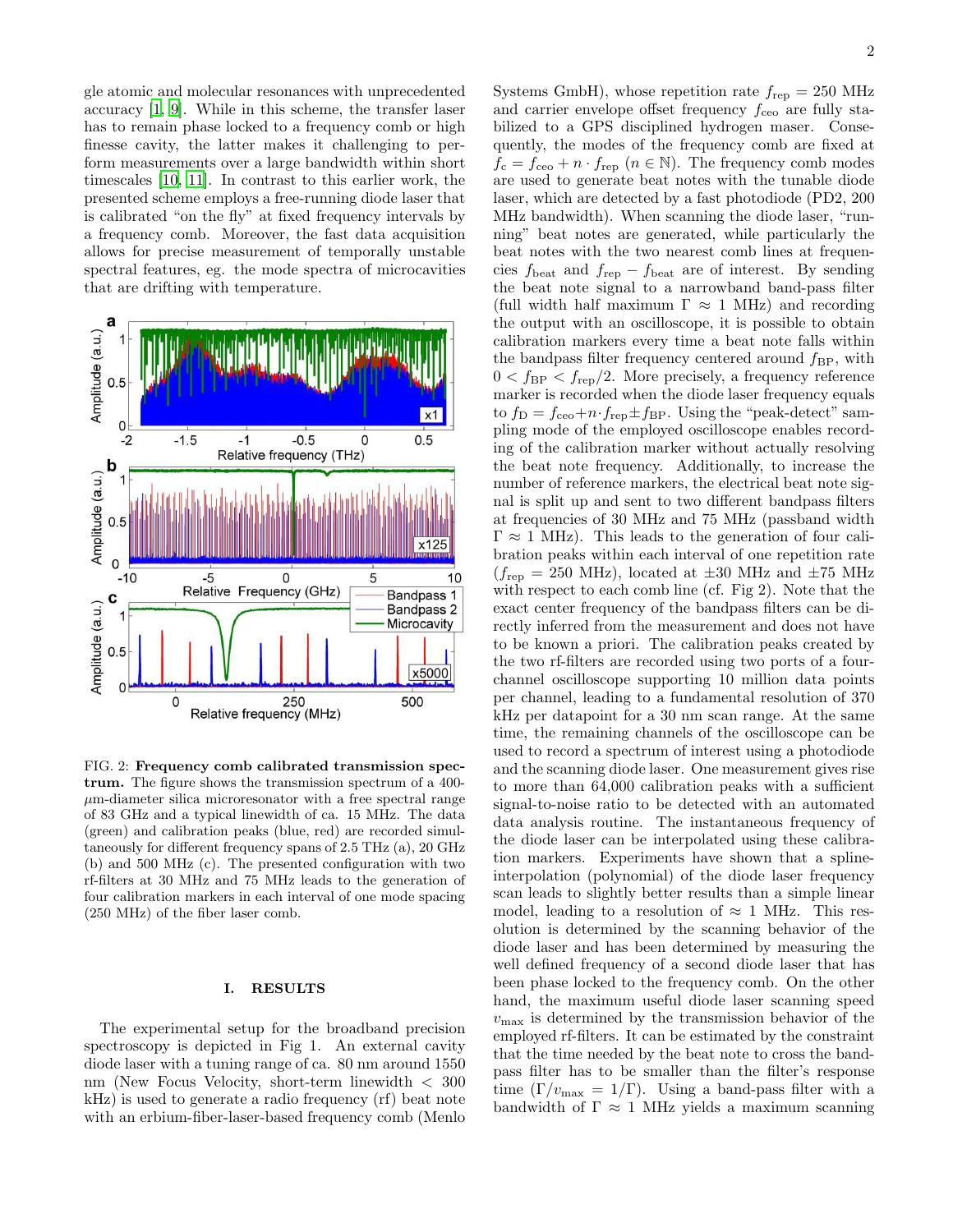speed of  $v_{\text{max}} = 1/\Gamma^2 \approx 1 \text{ THz/s (8 nm/s at 1550 nm)}.$ This agrees well with experimental observations, showing that the calibration markers cannot be recorded with a sufficient signal-to-noise ratio at faster scanning speeds. Additionally, at higher scanning speeds one has to take into account systematic errors as a consequency of the transient oscillation of the bandpass filters. The same limitations apply to the part of the diode laser used for the actual measurement. In case of measuring spectral features that are smaller than the filter bandwidth, Γ has to replaced by the linewidth of these spectral features. It has to be noted that the presented measurement scheme requires an additional measurement of at least one point in the spectrum with an accuracy higher than the repetition rate of the employed frequency comb for calibrating the absolute position of the recorded spectrum. Alternatively, the ambiguity of the recorded spectrum can also be resolved by recording another dataset with a slightly different repetition rate of the frequency comb.



FIG. 3: Microcavity mode spectrum and dispersion. a, High-Q mode family of a toroidal silica microresonator with a linewidth of ca. 10 MHz and a mode spacing of ca. 83 GHz. b, Evolution of the free spectral range of different mode families in an  $800$ - $\mu$ m-diameter resonator. Orange circles depict the fundamental mode family. The outliers and the strongly inclined part of the green dataset (triangles) is a result of mode crossings with modes from other mode families. c, Evolution of subsequent free spectral ranges of the mode family in panel a, starting with the FSR located at the lowest frequency. The solid line shows data from finite element simulations of a resonator with the same geometry. The measured value of  $(370 \pm 110) \frac{\text{kHz}}{\text{FSR}}$  is in good agreement with the simulated value of 350  $\frac{kHz}{FSR}$ .

As a proof-of-concept experiment, the scanning diode laser spectroscopy scheme is used to measure mode spectra of ultra-high-Q optical microcavities [\[12\]](#page-5-11). This precision measurement allows to determine the dispersion of optical microcavity modes by exploiting all advantages of the spectroscopy scheme discussed before. Recently, it has been shown that ultra-high-Q microcavities allow

to generate frequency combs with a bandwidth of more than 500 nm via four-wave mixing [\[13](#page-5-12), [14,](#page-5-13) [15\]](#page-5-14). The total bandwidth of these combs is limited by the dispersion of the microcavity, which render the resonator modes nonequidistant. Thus, understanding and measurement of microcavity dispersion is an essential step towards octave spanning comb generation in microcavities, required to implement self referencing [\[1,](#page-5-0) [16\]](#page-5-15). The dispersion of microcavities leads to a walk-off between subsequent free spectral ranges (FSRs) of a microcavity and is expected to be smaller than 1 MHz/FSR (cf. measurement of dispersion in a  $CaF<sub>2</sub>$  resonators using a whitelight source and a tunable optical filter [\[17](#page-5-16)]). Measurement of microcavity dispersion has been out of reach of existing spectroscopy methods [\[10](#page-5-9), [11](#page-5-10)] owing to the large free spectral range of up to 1 THz, the small dispersion values  $(< 1$  MHz/FSR), narrow optical linewidths  $(< 10$  MHz) and thermal drifts of microcavity modes ( $\approx 10 \text{ GHz/K}$ ), requiring fast acquisition of the mode spectrum. While precise dispersion measurements of macroscopic Fabry-Perot cavities have already been carried out in earlier experiments by stepwise measuring the distance between resonator modes and using a Vernier effect [\[18,](#page-5-17) [19\]](#page-5-18), especially the thermal drift in microresonators requires faster acquisition of the position of the cavity modes.

It is important to distinguish the present approach to dispersion measurements from previous approaches based on frequency combs and applied to characterize mirrors of Fabry-Perot resonators [\[18,](#page-5-17) [19](#page-5-18)]. In the latter work the repetition rate of the frequency comb and those of the Fabry-Perot were almost identical, allowing carrying out dispersion measurements whereby the (closely spaced) individual comb modes did not have to be resolved. In the present setting, where the individual resonances are many integers of the repetition rate apart, and where dispersion manifests itself only in the transmitted power of the cavity, it would be necessary to resolve the closely spaced individual comb modes making the previously demonstrated technique unsuitable for measurement of the present microcavity dispersion.

Figure 3a shows a calibrated mode spectrum of a microtoroid with 800  $\mu$ m diameter and a corresponding 83-GHz mode spacing. Several different mode families can be seen, while the one with the highest optical quality factor of  $Q \approx 2 \times 10^7$  is marked with crosses. The modes of this spectrum have been fitted with a Lorentzian curve and used to calculate the evolution of the FSR of a microcavity. Figure 3b shows the measured dispersion data of different mode families of the same microcavity. The difference in FSR between different mode families is on the order of 1 GHz, resulting from different spatial mode structure within the toroid. Note that some mode positions are strongly affected by mode crossings with other families [\[20\]](#page-5-19), leading to a locally increased dispersion. The evolution of the FSR of the mode with the highest optical Q-factor in this cavity is depicted in Fig. 3c and is in good agreement with finite element simulations that have been carried out using the fundamental modes of a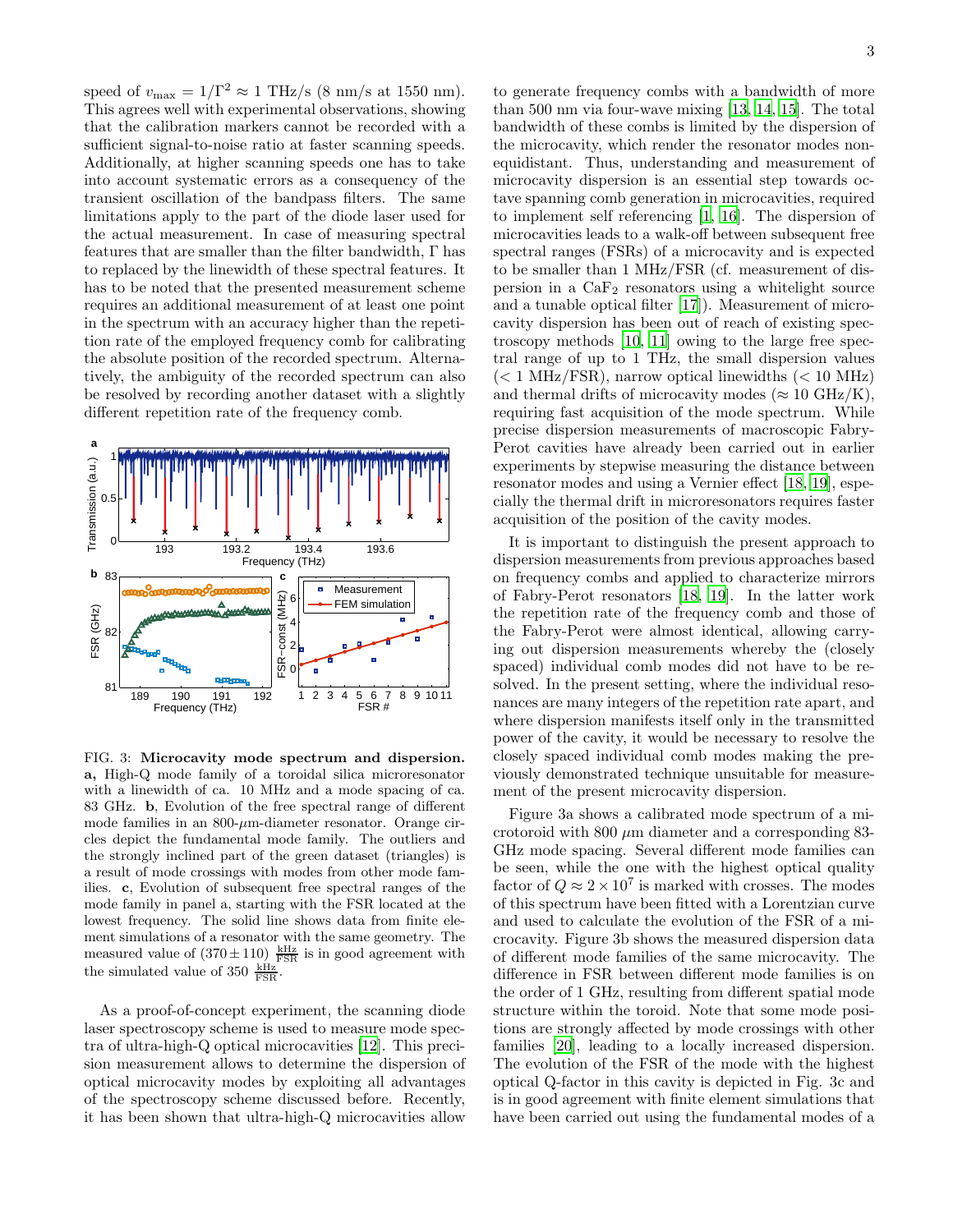microtoroid with the same geometry. In particular our results reveal that the dispersion is anomalous (which would allow for formation of optical solitons [\[21\]](#page-5-20)).



FIG. 4: Geometric dispersion of a microresonator. a, Optical TE modes in a 40-micron-radius microtoroid at different wavelengths. The colorcode represents the electrical field intensity  $|E|^2$  in logarithmic scale. **b**, Wavelength dependence of the maximum of the optical mode (cf. crosses in Figure 4a) as a function of the whispering gallery mode wavelength.

For a comparison with the experimental results, numerical simulations of the mode spectrum of microtoroids have been carried out using a commercially available finite element simulation software as described in Ref. [\[22\]](#page-5-21). These simulations allow to calculate resonance frequencies of whispering gallery modes for a given axisymmetric geometry, mode number and refractive index. To calculate the dispersion of microresonators one has to distinguish between the contribution of the geometry dependent waveguide dispersion and the intrinsic material dispersion, which can be described by the Sellmeier equation for fused silica. To add the material dispersion contribution to our simulations, we have chosen an iterative approach, in which the refractive index is stepwise adjusted to new values infered from the resonance frequency of the preceding iteration. The impact of the geometric dispersion on the mode profile can be seen in Fig. 4. The "center of mass" of the optical mode is moving to the resonator rim for decreasing wavelength, corresponding to an increasing optical pathlength with frequency (which is referred to as normal dispersion). On the other hand, the anomalous material dispersion of fused silica for wavelengths above 1300 nm is counteracting the geometric dispersion of the resonator. To derive the group delay dispersion GDD of a microresonator (which determines the variation of the FSR), we define a frequency dependent optical pathlength for one roundtrip in a circular resonator by:

$$
L(\omega) = 2\pi R_0 \cdot n_0 + c \cdot \frac{\mathrm{d}\varphi}{\mathrm{d}\omega}, \qquad (1)
$$

with  $R_0$  and  $n_0$  being the mode radius and refractive index of the resonator at frequency  $\omega_0$ , c being the speed of light in vacuum and  $\frac{d\varphi}{d\omega}$  being the additional group delay induced by material and geometric dispersion. Thus, the group delay dispersion GDD is given as

$$
GDD(\omega) = \frac{d^2 \varphi}{d\omega^2} = \frac{d}{d\omega} \frac{L(\omega)}{c} = \frac{1}{2\pi} \cdot \frac{d}{d\nu} \frac{1}{FSR} . \tag{2}
$$

The total GDD of microresonators with different sizes, including geometric- and material-dispersion contributions, is depicted in Fig. 5a. Different curves correspond to different radii of the toroidal resonator. The minor radius (determining the toroid's cross-section) is 4 micron for all simulations. As a result of the geometric dispersion, the zero-dispersion wavelength  $\Lambda_0$  is shifted to higher values for smaller resonators (cf. Fig. 5b), enabling precise control of the microcavities dispersion in the vicinity of the pump laser for frequency comb generation (cf. Ref. [\[23\]](#page-5-22)). Another approach to calculate the dispersion of a toroidal microresonator is to use an analytical approximation. As far as whispering gallery modes adjacent to the equatorial plane are concerned, toroids with large radius  $R$  and small radius  $r$  are very close to a spheroid with semiaxis  $a = R$  and  $b = \sqrt{Rr}$ with eigenfrequencies [\[24,](#page-5-23) [25\]](#page-5-24) determined by:

$$
\tilde{y} \equiv \frac{n\omega_0 a}{c} \simeq \ell - \alpha_q \left(\frac{\ell}{2}\right)^{\frac{1}{3}} + \frac{2p(a-b) + a}{2b}
$$

$$
- \frac{Pn}{\sqrt{n^2 - 1}} + \frac{3\alpha_q^2}{20} \left(\frac{\ell}{2}\right)^{-\frac{1}{3}}
$$

$$
- \frac{\alpha_q}{12} \left(\frac{2p(a^3 - b^3) + a^3}{b^3} + \frac{2n^3 P(2P^2 - 3)}{(n^2 - 1)^{\frac{3}{2}}}\right) \left(\frac{\ell}{2}\right)^{-\frac{2}{3}},
$$

where  $\ell$  is the mode number,  $p$  is the number of variations in meridional direction,  $P = 1$  or  $P = 1/n_0^2$ , for the TE or TM modes correspondingly,  $\alpha_q$  is the root of the order q of the Airy function ( $p = 0$  and  $q = 1$  for fundamental modes). Using this equation all dispersion parameters of a toroid may be approximated, and in particular:

$$
GDD(\omega) = \frac{\partial}{\partial \omega} \left( \frac{\partial \omega}{\partial \ell} \right)^{-1}
$$
(3)  
= 
$$
\frac{n^2 a^2}{c^2} \left( \frac{\partial \tilde{y}}{\partial \ell} \right)^{-3} \left[ \frac{1}{\tilde{y}} \left( \frac{\partial \tilde{y}}{\partial \ell} \right)^2 \frac{\lambda^2}{n} \frac{\partial^2 n}{\partial \lambda^2} - \frac{\partial^2 \tilde{y}}{\partial \ell^2} \left( 1 - \frac{\lambda}{n} \frac{\partial n}{\partial \lambda} \right)^2 \right].
$$

The zero dispersion wavelength  $\Lambda_0$  is thus determined by the following expression which allows to obtain  $\ell$  and hence from [\(3\)](#page-3-0) optimal dimensions for a given  $\Lambda_0$ :

<span id="page-3-0"></span>
$$
\tilde{y}\frac{\partial^2 \tilde{y}}{\partial \ell^2} / \left(\frac{\partial \tilde{y}}{\partial \ell}\right)^2 = \frac{\lambda^2}{n} \frac{\partial^2 n}{\partial \lambda^2} / \left(1 - \frac{\lambda}{n} \frac{\partial n}{\partial \lambda}\right)^2.
$$
 (4)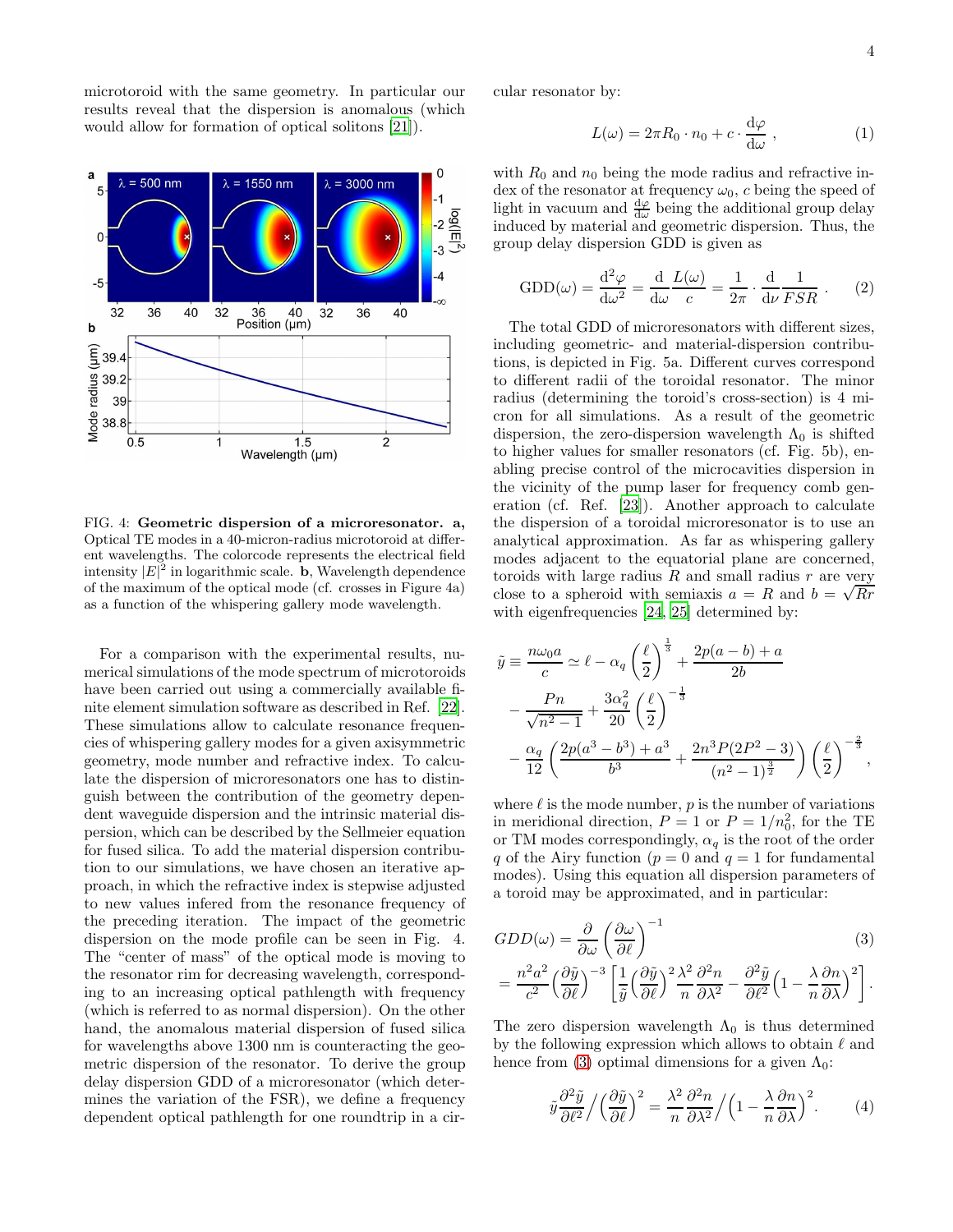Taking only the leading terms in [\(3\)](#page-3-0) we can deduce a rather crude analytical approximation for  $\ell$  which ignores additional dispersion in very flattened spheroids with large  $a$ :

$$
\ell = 2 \left[ \frac{\alpha_q \left( 1 - \frac{\lambda}{n} \frac{\partial n}{\partial \lambda} \right)^2}{9 \frac{\lambda^2}{n} \frac{\partial^2 n}{\partial \lambda^2}} \right]^{3/2} . \tag{5}
$$



FIG. 5: Dispersion of a microresonator. a, Group delay dispersion for resonators of different size. The black cross marks the measured GDD of -104  $fs^2$  in a 400-micron-radius toroid. b, Dependence of the zero-dispersion wavelength  $\Lambda_0$  of a microresonator on the radius. c, Mismatch between comb and microcavity modes for a pump laser at 1550 nm. The mode spacing of the comb modes is defined by the cold cavities FSR around the pump wavelength.

A more intuitive way to specify the dispersion of a microresonator pertaining to optical frequency comb generation via four-wave mixing [\[13\]](#page-5-12) is the mismatch between the generated comb modes  $\nu_{\rm comb}$  and the respective microcavity modes  $\nu_{\ell}$  (with  $\ell$  being the angular mode number). Assuming that the central comb mode correponds to a certain microresonator mode at frequency  $\nu_{\ell_0}$ , the frequency mismatch is given by

$$
\Delta\nu_{\rm mm}(\ell) = \nu_{\rm comb} - \nu_{\ell} = \nu_{\ell_0} + \Delta\ell \cdot \nu_{\rm rep} - \nu_{\ell} \;, \qquad (6)
$$

with  $\nu_{\rm rep}$  being the mode spacing of the generated frequency comb, which is determined by the microresonator mode structure in the vicinity of the central mode at  $\nu_{\ell_0}$ and  $\Delta \ell = \ell - \ell_0$  is an integer number defining the mode number offset to the mode of interest. Figure 5c shows the wavelength dependent frequency mismatch  $\Delta\nu_{\rm mm}$  for resonators of different sizes at a pump wavelength of 1550 nm. Even in the case of a 40-micrometer-diameter resonator with a GDD of ca.  $10 \text{ fs}^2$ , the mismatch between

comb modes and microcavity modes can reach more than 10 GHz at wavelength below 1.3  $\mu$ m, corresponding to a mismatch of several hundred linewidths. This is a surprising result, since optical frequency combs in such a resonator with the same pump wavelength of 1550 nm have been observed down to less than 1.1  $\mu$ m. An explanation for this effect can be given by a self compensation of the microcavity dispersion via the optical Kerr-effect [\[26\]](#page-5-25). Indeed, the Kerr-nonlinearity induced frequency shift  $\Delta \nu$  in an ultra-high-Q microresonator can exceed several tenth of gigahertz as a result of the huge power enhancement of the cavity (with resonator finesses exceeding  $10^5$ ). This frequency shift depends on the intracavity power at the spatial position of a certain optical mode and can be estimated as  $\Delta \nu = \frac{\Delta n}{n_0} \cdot \nu_0$  with  $\Delta n = n_2 \cdot I_{\text{res}}$  being the intensity dependend refractive index change induced by the Kerr-nonlinearity. Calculating the intensity in the resonator  $I_{\text{res}}$  at a launched power of  $P_{\text{in}} = 200$  mW, we can derive an approximate expression based on a fourier limited pulse in the cavity (i.e. soliton case):

$$
\Delta \nu = \frac{\nu_0}{n_0^2} \cdot n_2 \cdot \frac{c}{4\pi^2 \cdot R \cdot A_{\text{eff}}} \frac{N}{\kappa} P_{\text{in}} \ . \tag{7}
$$

For an effective mode area of  $A_{\text{eff}} \approx (1 \ \mu \text{m})^2$ , a resonator radius of  $R \approx 100 \ \mu \text{m}$ , a linewidth of the resonator modes of  $\kappa \approx 10$  MHz, and for  $N \approx 20$  comb lines contributing to the resonance shift this equates to a nonlinear frequency shift of  $\Delta \nu \approx 60$  GHz (using  $n_0 = 1.44$  and  $n_2 = 2.2 \cdot 10^{-20} \frac{\text{m}^2}{\text{W}}$  as the linear and nonlinear refractive index of fused silica).

## II. DISCUSSION

In conclusion we have presented a novel scheme for broadband precision spectroscopy that enables the measurement of spectral features with sub-MHz-linewidth at previously unattainable measurement speed exceeding 1 THz per second and over a bandwidth of more than 4 THz. This scheme is used to determine high-resolution spectra of microresonator modes, allowing the measurement of their modal dispersion for the first time. Additionally, finite element simulations of microcavity dispersion have been carried out, which are in good agreement with the experimental results. The presented spectroscopy scheme enables a wide range of applications including characterization of photonic devices, gas spectroscopy and molecular sensing. Indeed, we believe that the simplicity of the scheme that relies on widely employed tunable diode lasers, will allow to significantly extend the number of laboratories in which optical frequency comb based spectroscopy can be carried out and make this technique widely available. Moreover the need to calibrate photonic devices may be served well with our technique.